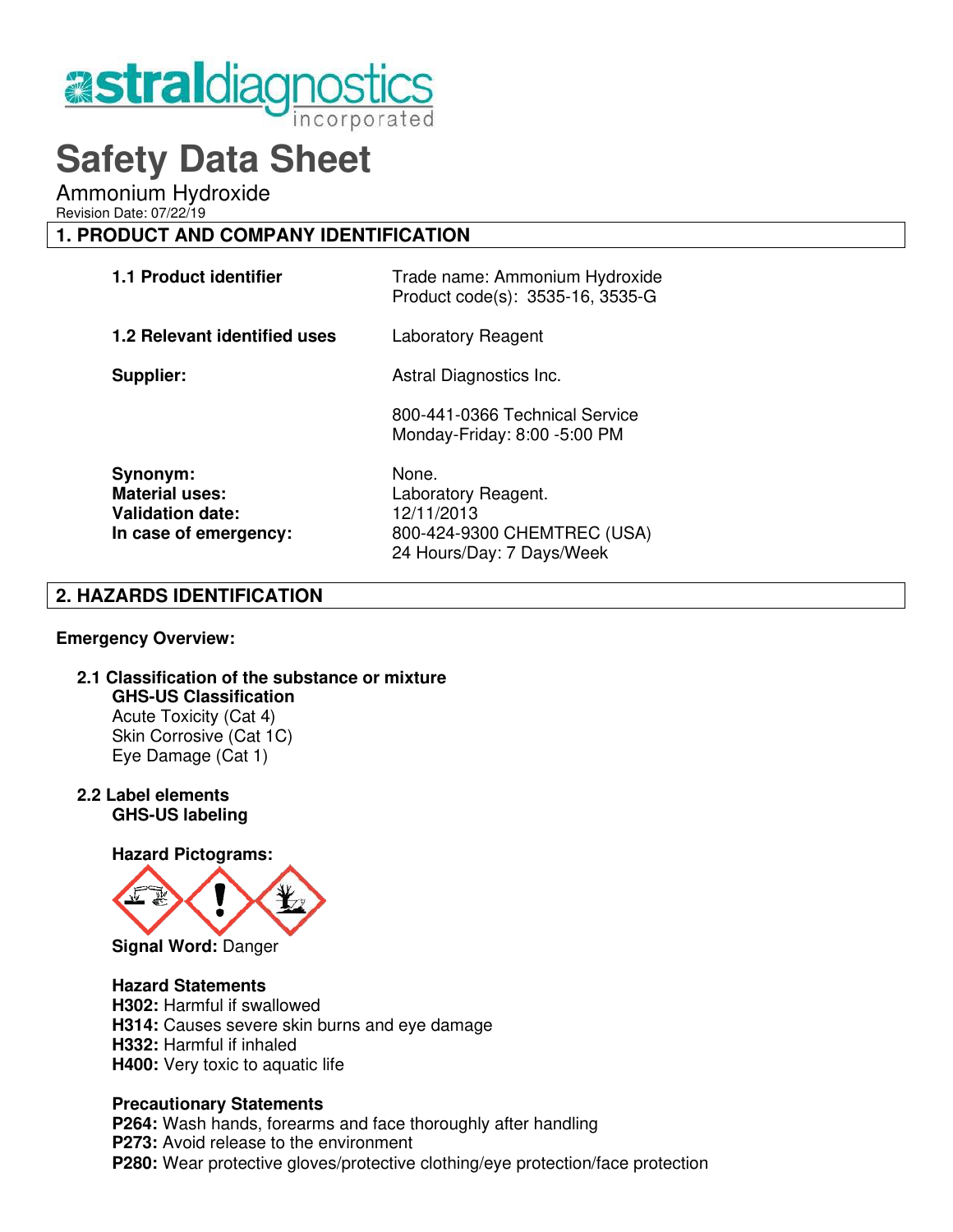**P301+P330+P331:** IF SWALLOWED: rinse mouth. Do NOT induce vomiting  **P302+P352:** IF ON SKIN: Wash with plenty of soap and water. **P305+P351+P338:** IF IN EYES: Rinse cautiously with water for several minutes. Remove contact lenses, if present and easy to do. Continue rinsing.

#### **2.3 Other hazards**

None

# **3. COMPOSITION/INFORMATION ON INGREDIENTS**

Name CAS number  $\%$  by volume Ammonium Hydroxide 1336-21-6 100

## **4. FIRST AID MEASURES**

**First-aid measures general:** Never give anything by mouth to an unconscious person. If you feel unwell, seek medical advice (show the label where possible).

**First-aid measures after inhalation:** Remove victim to fresh air and keep at rest in a position comfortable for breathing. Immediately call a poison center or doctor/physician.

- **First-aid measures after skin contact:** Remove/Take off immediately all contaminated clothing. Rinse skin with water/shower. Immediately call a poison center or doctor/physician.
- **First-aid measures after eye contact:** Rinse cautiously with water for several minutes. Remove contact lenses, if present and easy to do. Continue rinsing. Immediately call a poison center or doctor/physician.
- **First-aid measures after ingestion:** Rinse mouth. Do NOT induce vomiting. Immediately call a poison center or doctor/physician.

# **5. FIREFIGHTING MEASURES**

#### **5.1 Extinguishing media**

 Suitable extinguishing media: Foam. Dry powder. Carbon dioxide. Water spray. Sand. Unsuitable extinguishing media: Do not use a heavy water stream

## **5.2 Special hazards arising from the substance or mixture**

No additional information available

## **5.3 Advice for firefighters**

Use water spray or fog for cooling exposed containers. Exercise caution when fighting any chemical fire. Prevent fire-fighting water form entering environment. Do not enter fire area without proper protective equipment, including respiratory protection.

# **6. ACCIDENTAL RELEASE MEASURES**

## **6.1. Personal precautions, protective equipment and emergency procedures**

#### **6.1.1. For non-emergency personnel**

 Protective equipment: Gloves. Safety glasses. Combined gas/dust mask with filter type B/P3. Emergency procedures: Evacuate unnecessary personnel.

#### **6.1.2. For emergency responders**

Protective equipment: Equip cleanup crew with proper protection. Emergency procedures: Ventilate area.

## **6.2. Environmental precautions**

Prevent entry to sewers and public waters. Notify authorities if liquid enters sewers or public waters. Avoid release to the environment.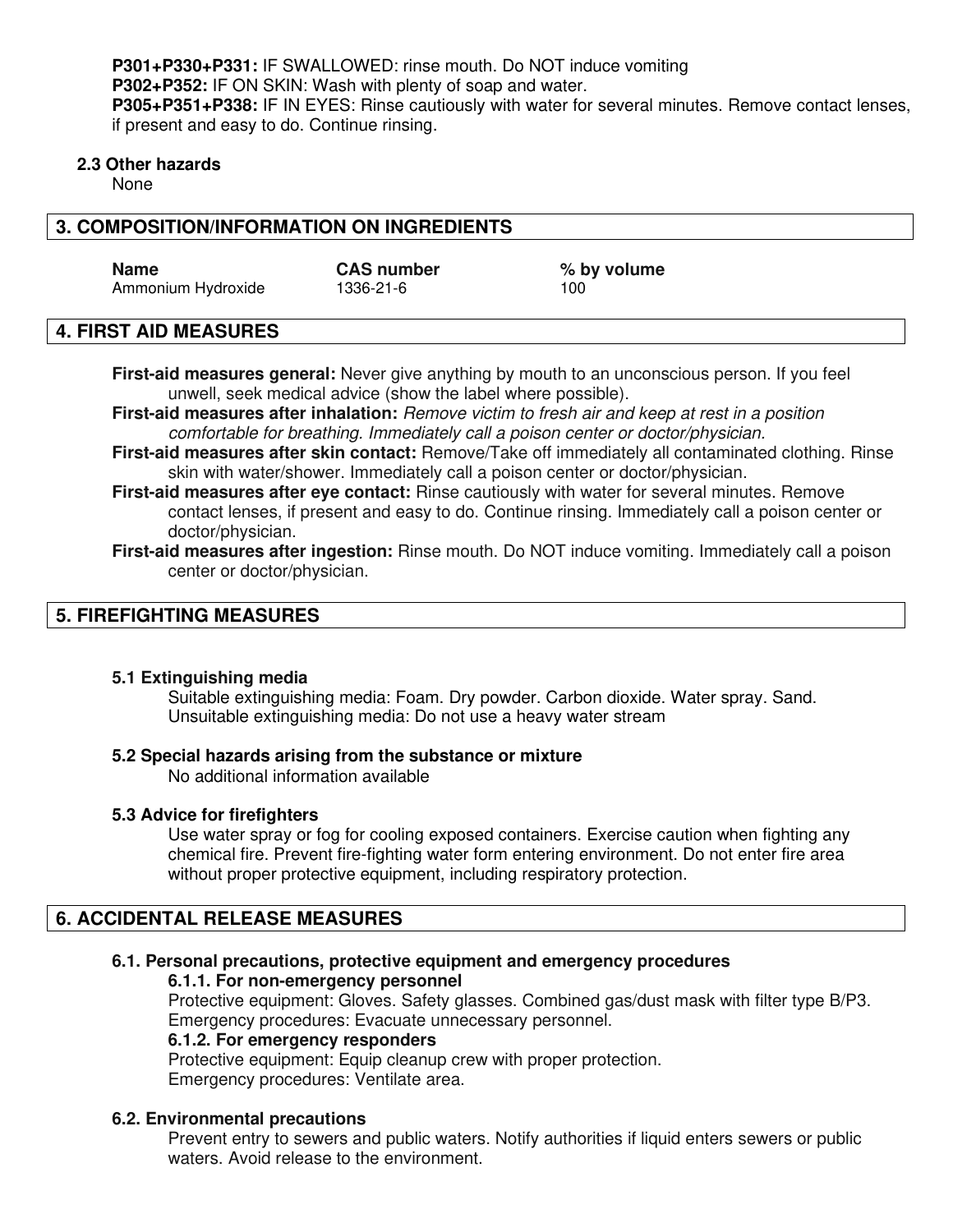## **6.3. Methods and material for containment and cleaning up**

Methods for cleaning up: Soak up spills with inert solids, such as clay or diatomaceous earth as soon as possible. Collect spillage. Store away from other materials.

#### **6.4. Reference to other sections**

See Heading 8. Exposure controls and personal protection

## **7. HANDLING AND STORAGE**

#### **7.1. Precautions for safe handling**

**Precautions for safe handling:** Wash hands and other exposed areas with mild soap and water before eating, drinking or smoking and when leaving work. Provide good ventilation in process area to prevent formation of vapor. Do not breathe mist, vapors, spray. Obtain special instructions before use. Use personal protective equipment as required. Do not handle until all safety precautions have been read and understood.

**Hygiene measures:** Wash exposed skin thoroughly after handling. Wash contaminated clothing before reuse.

## **7.2. Conditions for safe storage, including any incompatibilities**

 **Technical measures:** Comply with applicable regulations.

**Storage conditions:** Keep container closed when not in use. Protect from sunlight. Store in a well-ventilated place.

**Incompatible products:** Strong acid. Silver nitrate. Strong bases  **Incompatible materials:** Sources of ignition. Direct sunlight

# **8. EXPOSURE CONTROLS/PERSONAL PROTECTION**

| Component                 | <b>Source</b> | $T$ <sub>Vpe</sub> | <b>Value</b>                | <b>Note</b> |
|---------------------------|---------------|--------------------|-----------------------------|-------------|
| <b>Aluminum Hydroxide</b> | <b>ACGIH</b>  | <b>TWA</b>         | $17 \text{ mg/m}$           |             |
|                           | <b>OSHA</b>   | <b>TWA</b>         | 35 mg/m3, 50 ppm            |             |
|                           | <b>NIOSH</b>  | <b>TWA</b>         | 18 mg/m3, 25 ppm            |             |
|                           | <b>NIOSH</b>  | <b>STEL</b>        | $27 \text{ mg/m}$ 3, 35 ppm |             |

**Consult local authorities for acceptable exposure limits.**

**Personal protective equipment:** Safety glasses. Gloves. Protective clothing. High gas/vapor concentration: gas mask with filter type B.

**Hand protection:** Wear protective gloves.

**Eve protection:** Chemical goggles or face shield.

**Skin and body protection:** Wear suitable protective clothing.

**Respiratory protection:** Wear appropriate mask. Gas mask with filter type B.

**Other information:** Do not eat, drink or smoke during use.

# **9. PHYSICAL AND CHEMICAL PROPERTIES**

**Physical state: liquid Color: colorless Flash Point: NA <b>Odor:** Negligible **Melting/freezing point:** NA **Relative density:** 0.88-0.91 **Vapor pressure:** NA **Vapor density:** NA **Odor threshold:** NA **Evaporation rate:** NA

**pH:** ~11 **Boiling/condensation point:** 27<sup>o</sup>C **VOC: NA Solubility:** Soluble in the following materials: water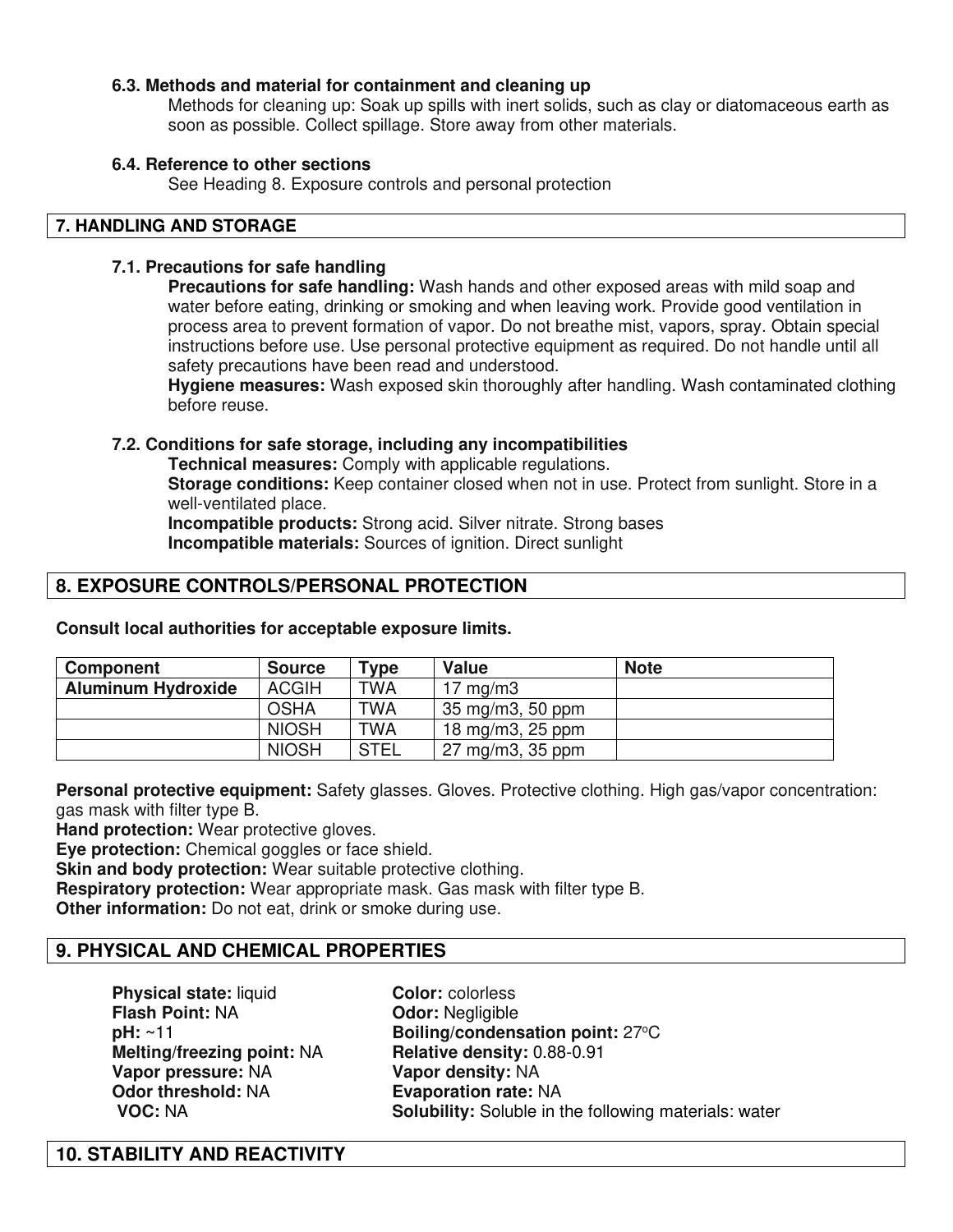## **10.1. Reactivity**

On heating: release of toxic/combustible gasses (ammonia). Concentrated solution violent to explosive reaction with many compounds

#### **10.2. Chemical stability**

Stable under normal conditions.

# **10.3. Possibility of hazardous reactions**

Reacts vigorously with strong oxidizers and acids

# **10.4. Conditions to avoid**

High temperatures.

#### **10.5. Incompatible materials**

May react violently with acids.

# **10.6. Hazardous decomposition products**

Gaseous ammonia. Fume. Carbon monoxide. Carbon dioxide

## **11. TOXICOLOGICAL INFORMATION**

**Water (7732-18-5) LD50 oral rat** ≥ 90000 mg/kg **ATE US (oral)** 90000.000 mg/kg body weight

#### **Aluminum Hydroxide (1336-21-6) LD50 oral rat** 350 mg/kg **ATE US oral** 350 mg/kg body weight **ATE US vapors** 1.0714 mg/l/4h

**Skin corrosion/irritation:** Causes severe skin burns and eye damage **Serious eye damage/irritation**: Causes severe eye damage **Respiratory or skin sensitization:** Not classified **Germ cell mutagenicity:** Not classified **Carcinogenicity:** Not Classified

# **12. ECOLOGICAL INFORMATION**

#### **Toxicity:**

| <b>Aluminum Hydroxide</b> |                |                     |
|---------------------------|----------------|---------------------|
|                           | LC 50 fish 1   | $0.16 - 1.1$ mg/l   |
|                           | EC50 Daphnia 1 | $2.08 \text{ mg/l}$ |

**Persistence and degradability:** no data available **Bioaccumulative potential:** no data available **Mobility in soil:** no data available **PBT and vPvB assessment:** no data available **Other adverse effects:** no data available

# **13. DISPOSAL CONSIDERATIONS**

The information presented only applies to the material as supplied. The identification based on characteristic(s) or listing may not apply if the material has been used or otherwise contaminated. It is the responsibility of the waste generator to determine the toxicity and physical properties of the material generated to determine the proper waste identification and disposal methods in compliance with applicable regulations. Disposal should be in accordance with applicable regional, national and local laws and regulations.

# **14. TRANSPORT INFORMATION**